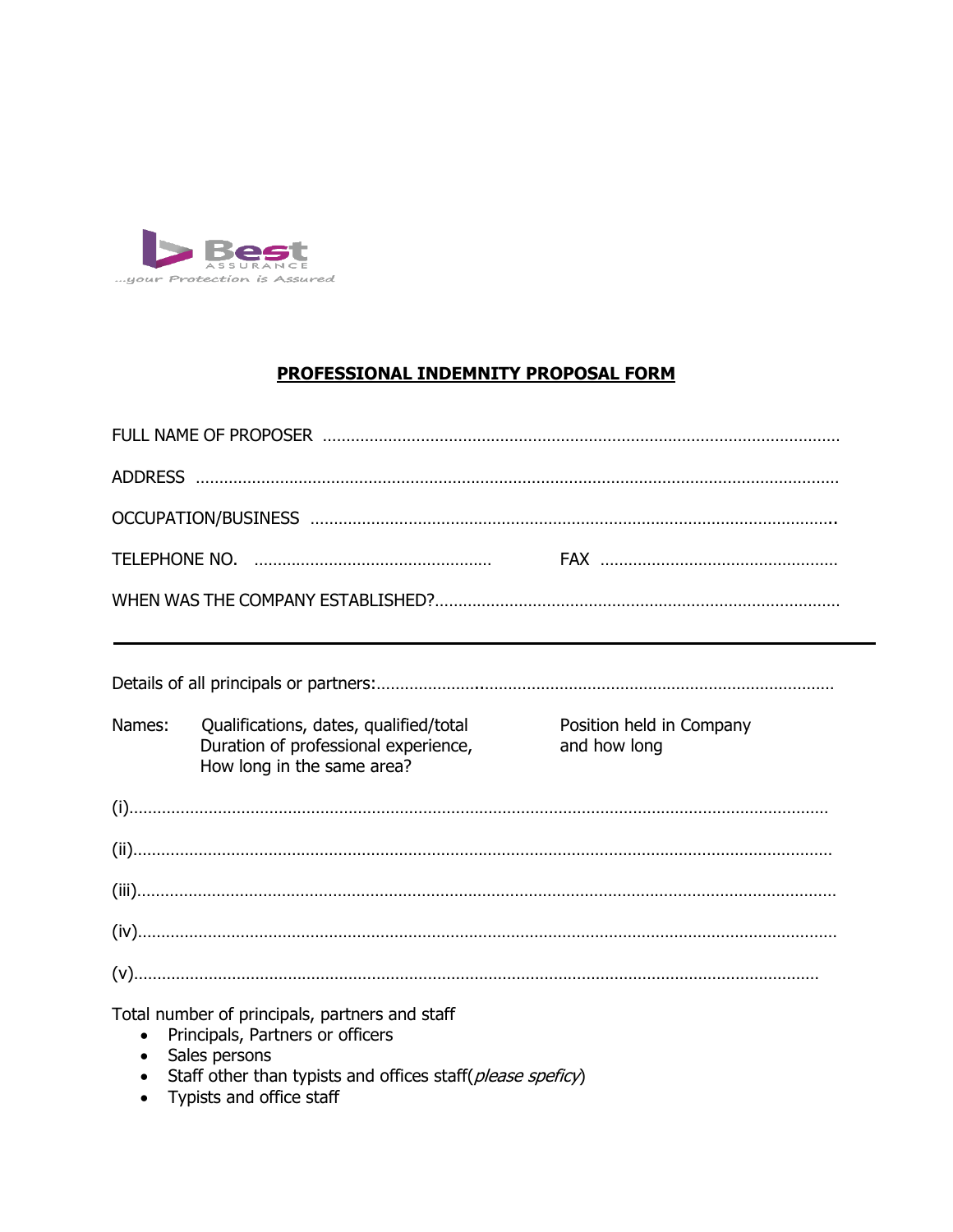# **Nature and volume of your present and foreseeable future activities**

| 1. | Describe your company by showing the percentage of gross profits to be received from                       |  |  |  |  |
|----|------------------------------------------------------------------------------------------------------------|--|--|--|--|
|    | all activities during the current fiscal year                                                              |  |  |  |  |
|    |                                                                                                            |  |  |  |  |
|    |                                                                                                            |  |  |  |  |
|    |                                                                                                            |  |  |  |  |
|    |                                                                                                            |  |  |  |  |
| 2. | Does the company's practice extend or has it ever extended to activities abroad?<br>if so, please indicate |  |  |  |  |
|    | Yes O<br>No O                                                                                              |  |  |  |  |
|    | a. In which countries and respective share of total business?                                              |  |  |  |  |
|    |                                                                                                            |  |  |  |  |
|    |                                                                                                            |  |  |  |  |
|    | b. Method of handling such business                                                                        |  |  |  |  |
| 3. | What are the gross turnover for:-                                                                          |  |  |  |  |
|    | b.<br>c.                                                                                                   |  |  |  |  |

# **Previous insurance/previous claims**

• Have you previously been insured: Yes O No O

If so please specify:

|   | <b>Name of Insurer</b> | <b>Policy period</b> | <b>Limit of indemnity</b> |
|---|------------------------|----------------------|---------------------------|
|   |                        |                      |                           |
| ר |                        |                      |                           |
| 3 |                        |                      |                           |
|   |                        |                      |                           |
| 5 |                        |                      |                           |